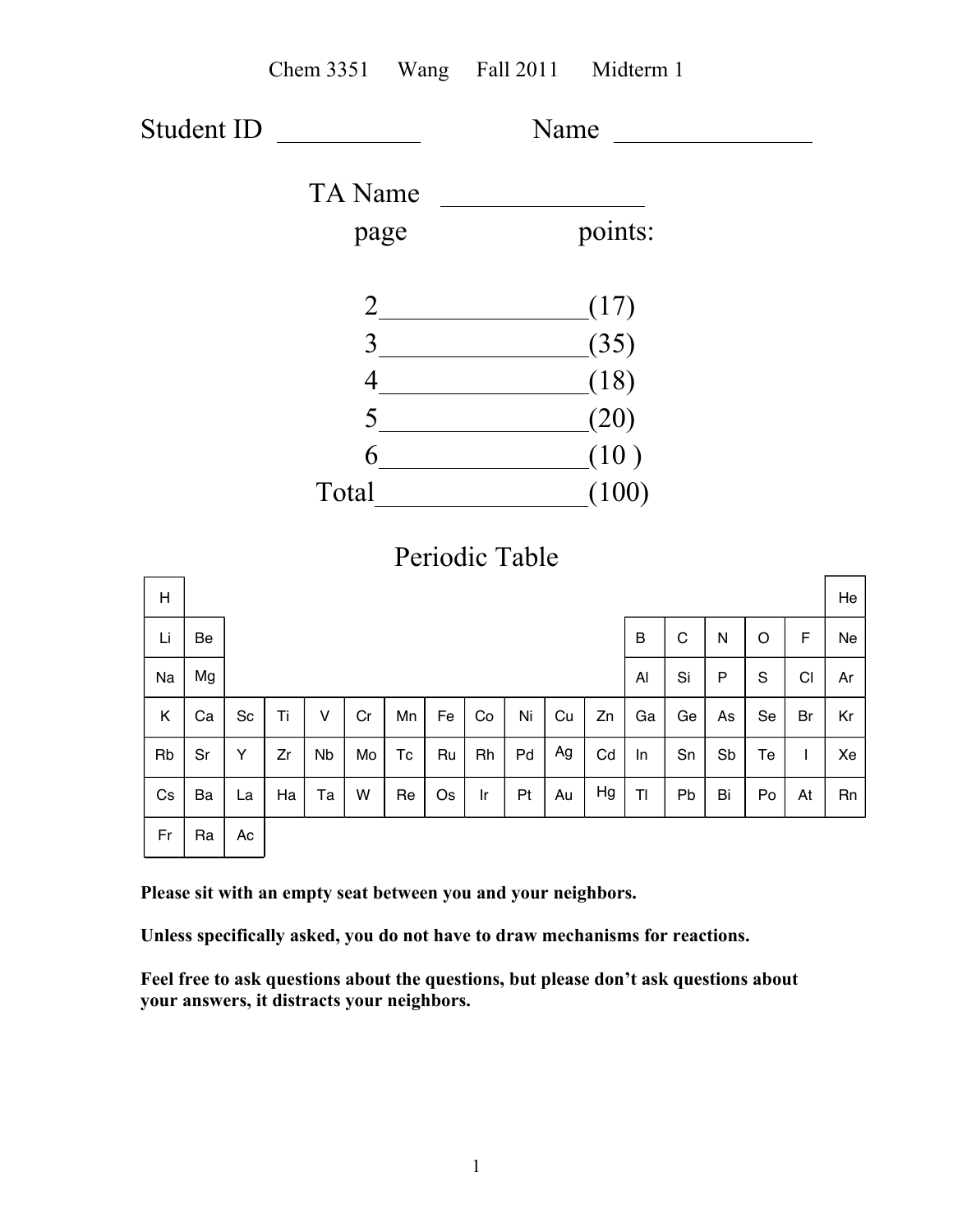1. Draw the best Lewis structure for each species shown below. Lone pairs and formal charges much be included. Show hybridization on each non-hydrogen atom. (12 pts).

a) Methyl azide  $CH<sub>3</sub>N<sub>3</sub>$ 

b) *tert*-butyl thioisocyanate <sup>t</sup>BuNCS

c) carbene CH<sub>2</sub>

d) ozone O<sub>3</sub>

2. Provide the corresponding pKa values for the following species. (5 pts)

HF CH3COOH  $H_3O^+$ 

pKa

 $HNO<sub>3</sub>$ 

 $NH_4^+$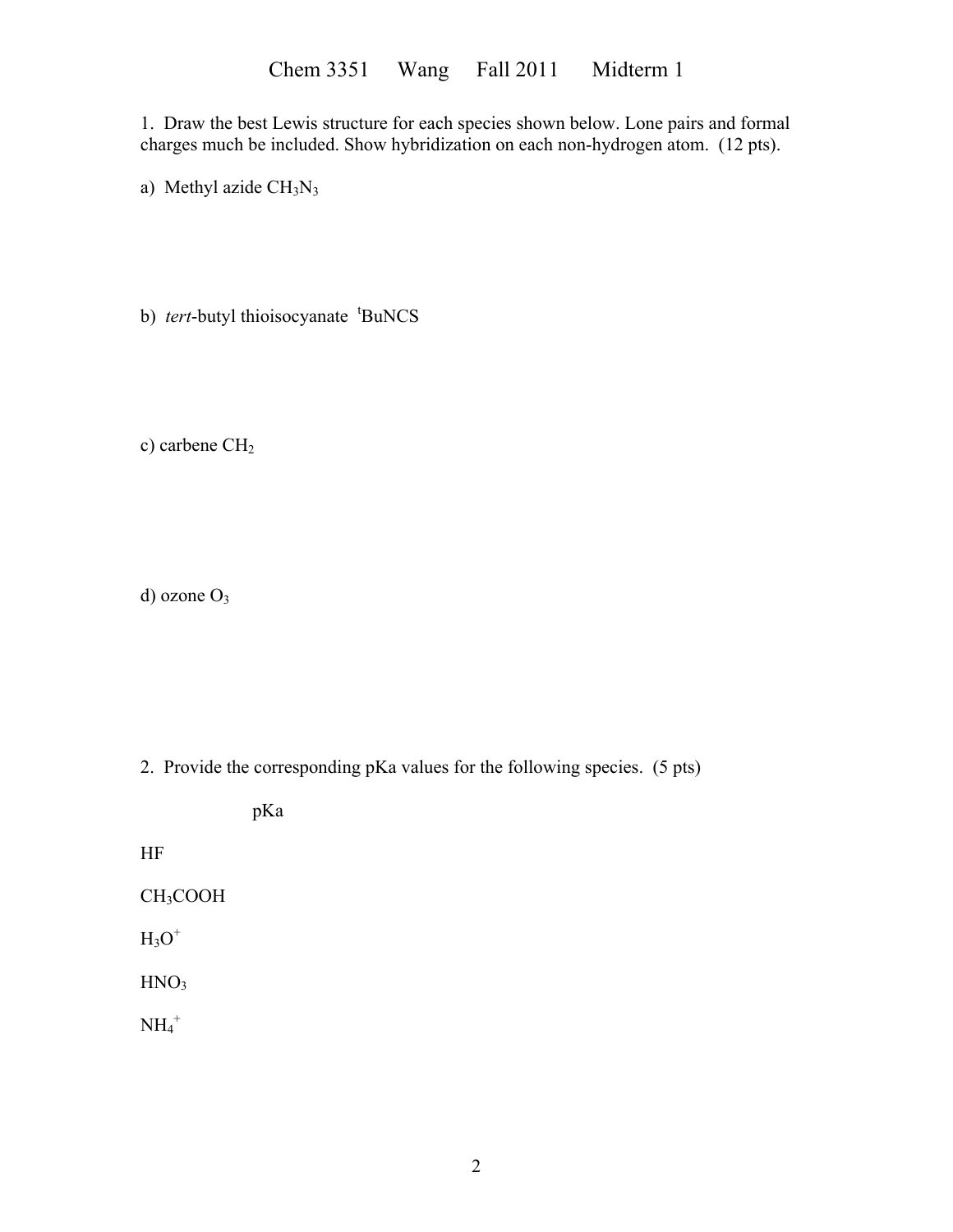3. Provide all constitutional isomers for  $C_5H_{10}$  using bond-line formulas and their corresponding IUPAC names. (17 pts)

4. Draw the energy diagram as the dihedral angle of the central carbon-carbon bond of butane varies from  $0^{\circ}$  to  $360^{\circ}$ . Draw appropriate Newman projections for conformations whose dihedral angles are  $0^\circ$ ,  $120^\circ$ ,  $180^\circ$ , and  $300^\circ$ . (18 pts)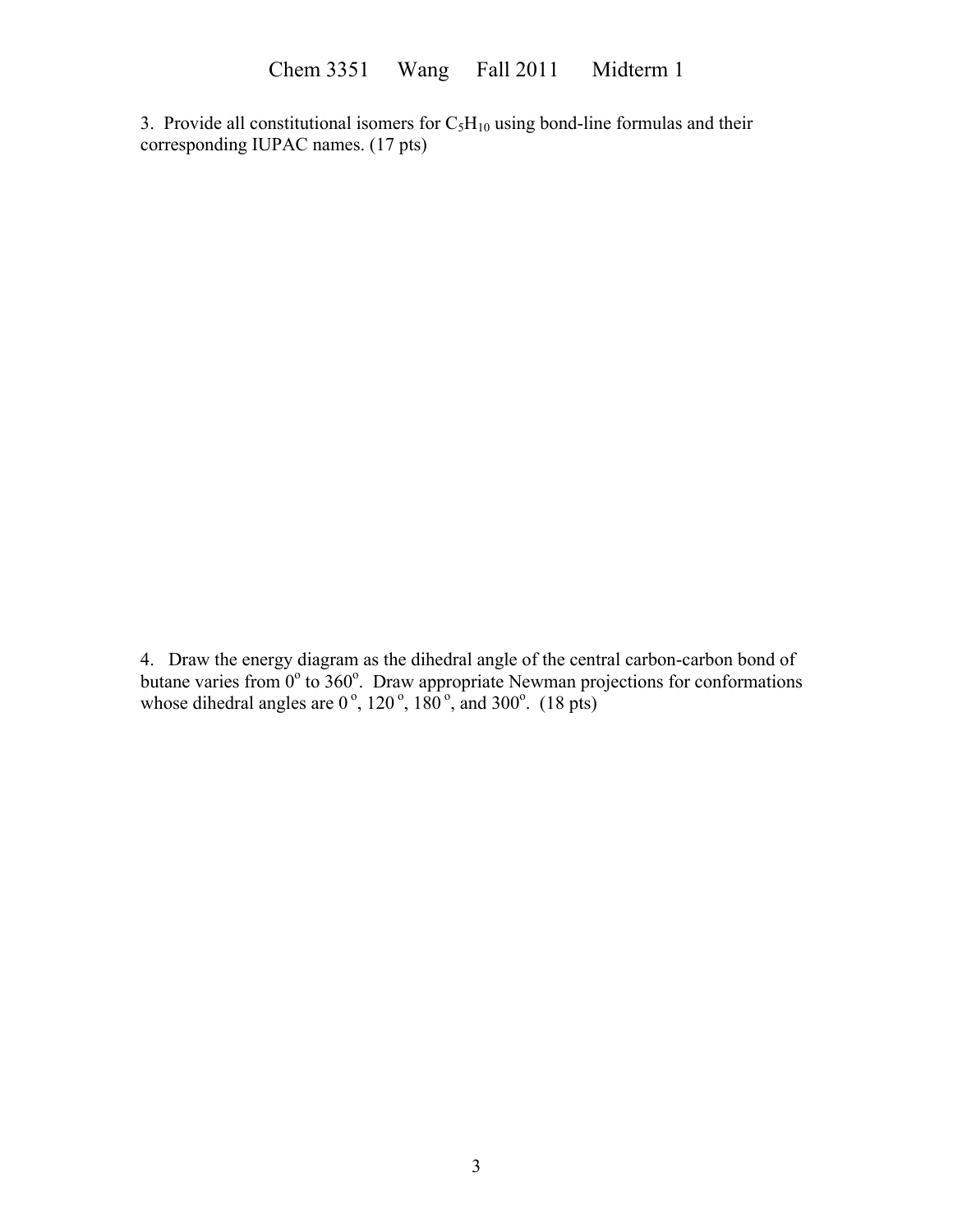Chem 3351 Wang Fall 2011 Midterm 1

5. Using the curved arrow notation, draw all other possible resonance structures for the following species. Compare the stability for each series of resonance structures. Be sure to show ALL lone pairs and formal charges in your structures. (12 pts)





6. Provide the olefin geometry of the following species (Z or E). (6 pts)

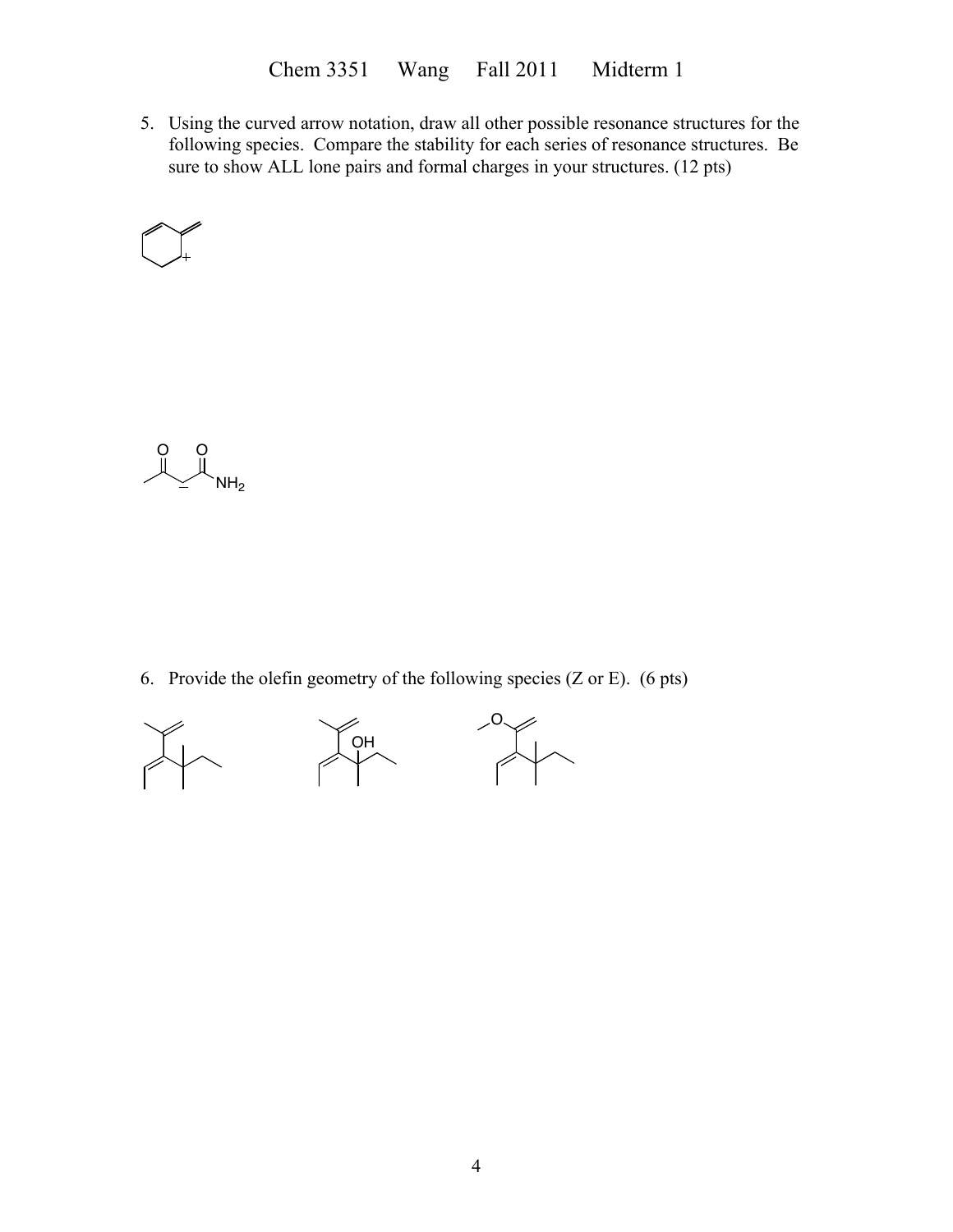7. The reaction shown below provides three products A-C. Draw the mechanism for the formation of these products. Be sure to include all arrows and all charges. (20 pts)



Which of the three products would you expect to be formed in the smallest amount, A, B, or C?